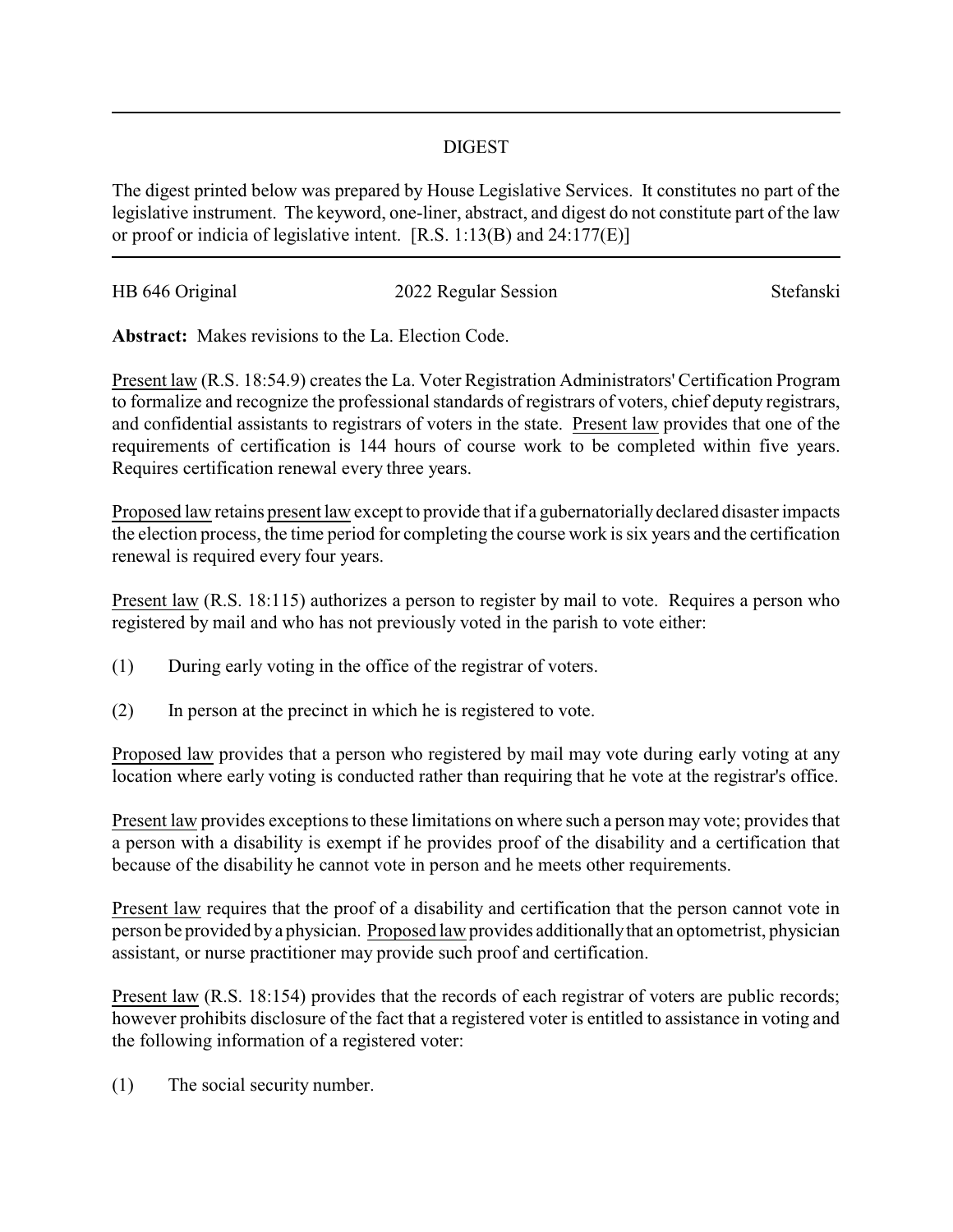- (2) The driver's license number.
- (3) The day and month of the date of birth.
- (4) The mother's maiden name.
- (5) The electronic mail address of, except a registered voter who has qualified as a candidate for public office.
- (6) The short message service number.

Present law provides exceptions to the prohibition on the disclosure of such information. One such exception authorizes disclosure of the email address of a candidate to the Bd. of Ethics so that the board can contact the candidate about campaign finance reporting.

Proposed law further authorizes the board to contact candidates regarding the Code of Governmental Ethics.

Proposed law provides an additional exception; authorizes the Dept. of State or registrar of voters to transmit the full date of birth and mother's maiden name of a registered voter to the La. Dept. of Health to amend the voter's birth certificate.

Present law specifically prohibits disclosing the name and address of a law enforcement officer if he is engaging in hazardous activities to the extent that it is necessary for his name and address to be kept confidential. However, present law authorizes the disclosure of names and addresses of such officers on a general list.

Proposed law removes the general list exception to the prohibition.

Present law (R.S. 18:423) creates a board of election supervisors for each parish to supervise the preparation for and the conduct of all elections held in the parish. Provides that the board is comprised of the registrar of voters, the clerk of court, the chairman of the parish executive committee of each recognized political party or his designee who shall be a member of the parish executive committee of the same recognized political party, and one member appointed by the governor.

Proposed law authorizes each person appointing or designating a member to serve on the board to appoint or designate an alternate appointee or designee if the appointee or designee cannot serve.

Present law provides that each member of the parish board of election supervisors shall receive \$50 for each day, not to exceed six days, spent preparing for and supervising an election; provides that for a presidential or regularly scheduled congressional general election, the members receive compensation for seven days.

Proposed law makes the provision for seven days of compensation applicable to regularly scheduled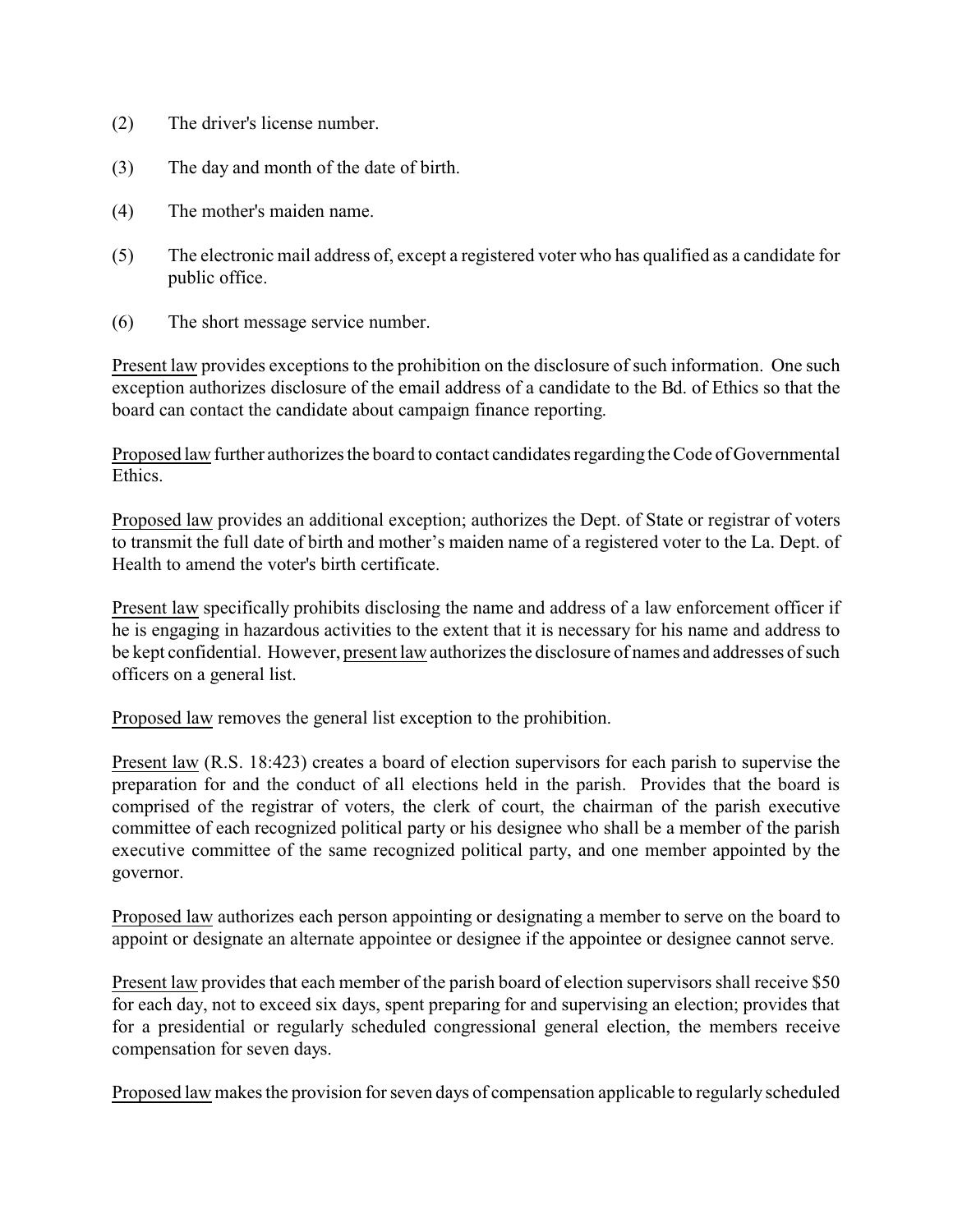congressional *primary* elections as well. Provides that the limits on the number of days a member may be compensated applies collectively to each position on the board, regardless of the designees or alternate appointees or designees that serve in the position.

Present law (R.S. 18:433) requires the clerk of court to conduct a course of instruction for commissioners-in-charge during the period beginning Aug. 1st through the end of Dec. of each year.

Proposed law provides that the clerk of court has until Jan. 31st to conduct the course if a gubernatorially declared state of emergency occurs during the otherwise required period.

Present law (R.S. 18: 602, 604, 621, 1278, 1279, and 1307) provides for special elections to fill vacancies in various elective offices and for recall elections. Provides that the governor or a local governing authority issue a proclamation calling such a special election. Requires that the proclamation be published in the official journal of each parish in which the election is to be held.

Proposed law provides that the secretary of state, rather than the governor, is responsible for publishing the proclamation in the appropriate official journals.

Present law (R.S. 18:1300.2) provides a process for citizens to petition for an election to recall a public officer. Provides that the petition is considered filed when it is received in the office of the secretary of state, or at the time it is postmarked by the U.S. Postal Service or is receipted on a return receipt request form.

Proposed law removes provisions for considering postmark or return receipt dates as the date of filing; provides that the petition is filed when it is received by the secretaryof state. Further provides that upon receipt of the petition, the secretary of state shall produce a report of the number of qualified electors in the jurisdiction of the office being recalled and shall notify the registrar of voters of the number of qualified electors for issuance of the certification. (Present law requires the registrar to certify various information regarding the petition, including the number of qualified electors who signed the petition.)

Present law (R.S. 18:1306) requires the secretary of state to prepare absentee by mail ballot envelopes, instructions, certificates, and other balloting paraphernalia, subject to approval of the attorney general as to content.

Proposed law provides that the specifications of the absentee by mail ballot envelopes shall be determined by the secretary of state.

Present law (R.S. 18:1308) provides relative to voting by mail and by electronic transmission of ballots. Provides relative to the duties of the secretary of state regarding such voting, including a requirement that he take all actions reasonably necessary to allow registered voters who are unable to vote during early voting or at the polling place on election day due to out-of-state work responsibilities relating to a declared emergency to vote.

Proposed law retains present law and expands the duty of the secretaryof state to include voters who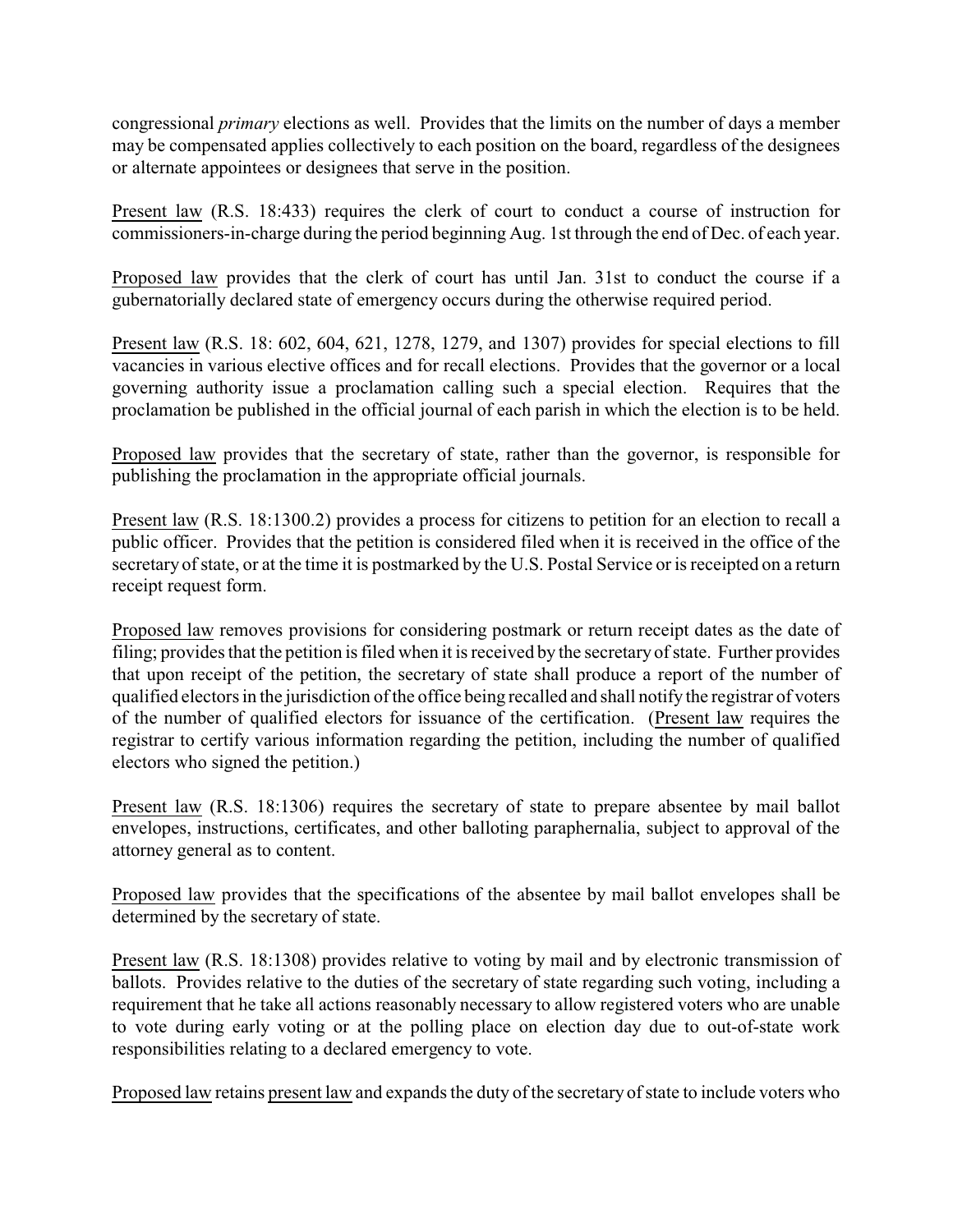are out of their home *parish* due to work responsibilities relating to a declared emergency.

Present law (R.S. 18:1309) provides relative to early voting, including provisions for utilizing commissioners selected and trained by the registrar of voters.

Proposed law for an election within one year of a declared emergency, authorizes a registrar of voters who determines that there is a parishwide shortage of early voting commissioners because a significant number of early voting commissioners have been temporarily displaced due to the declared emergency to send a request to the secretary of state for additional early voting commissioners from other parishes. Provides that the secretary of state shall approve the request if he determines that there is a need for additional early voting commissioners and that the allocation of additional commissioners is feasible. Provides otherwise with respect to such commissioners. Provides that they may be reimbursed for travel expenses if reimbursement is approved by the secretary of state.

Present law (R.S. 18:1313 and 1313.1) provides relative to the tabulation of absentee by mail and early voting ballots.

Proposed law removes a requirement that the results of such tabulation be announced in the order the offices and candidates and propositions are listed on the ballot. Adds a requirement that the results be posted at the location where the tabulation was conducted and at the registrar's office.

Present law provides for recounts, upon request by a candidate, of absentee by mail and early voting ballots.

Proposed law requires that the registrar preserve such ballots and prohibit their inspection until they have been recounted.

Present law (R.S. 18:1532) requires candidates and political committees to file election day expenditure reports with the Supervisory Committee on Campaign Finance Disclosure that include the total amount of expenditure made on election day for the following:

- (1) Television advertising.
- (2) Radio advertising.
- (3) Newspaper advertising.
- (4) Services by election day workers.
- (5) Contributions or expenditures to organizations for election day activities or services in support of a candidate or candidates or in opposition to a candidate or candidates.
- (6) Automated calls using a prerecorded or artificial voice as part of the calling.